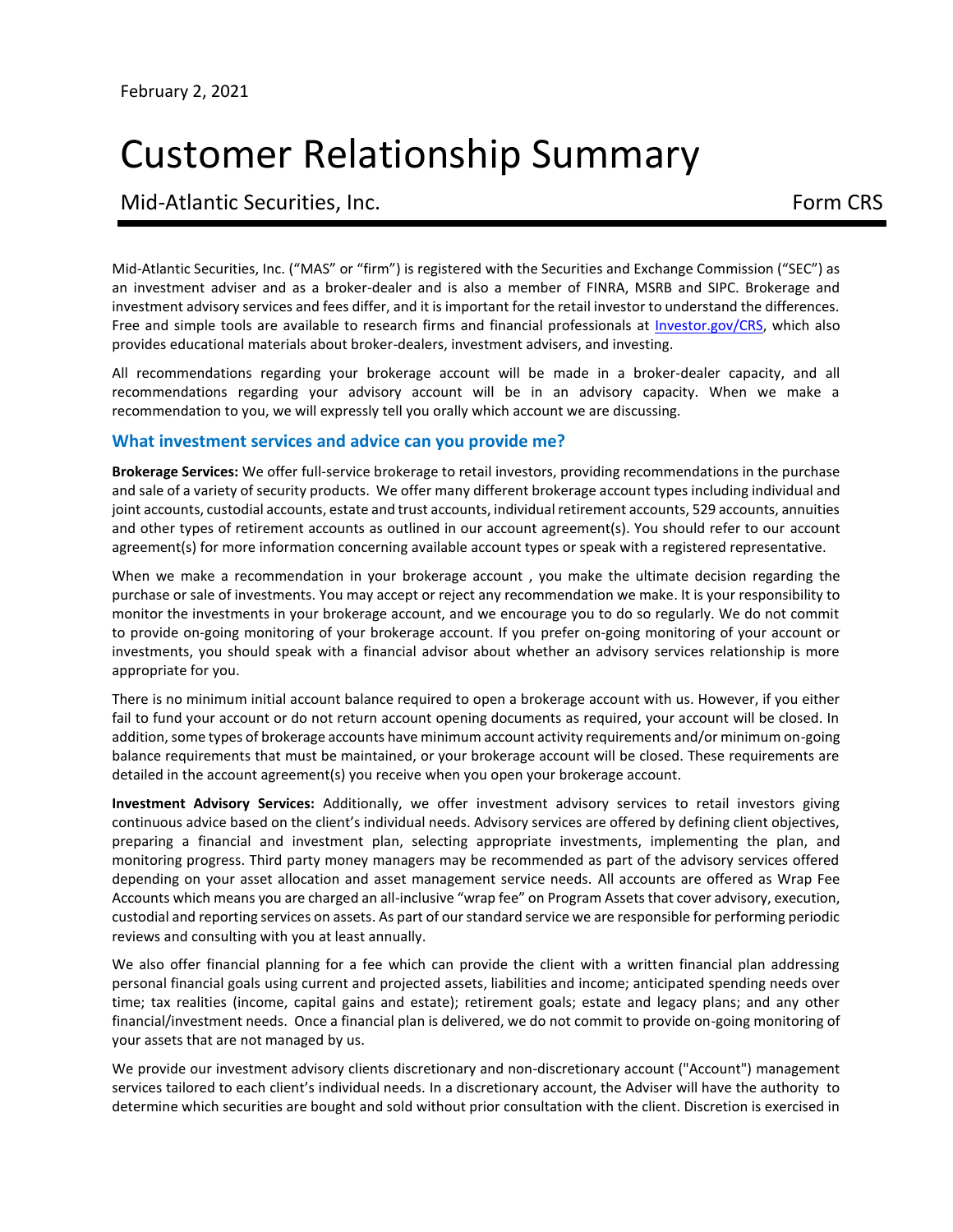a manner consistent with the client's stated objectives, and any restrictions the client provides in writing. In a nondiscretionary account, the client makes the ultimate decision regarding the purchase or sale of investments. Discretionary authority is provided as part of the Client Agreement.

The Raymond James Financial Opportunity Account requires a minimum account size of \$25,000; the Ambassador Account Program requires a minimum account size of \$25,000 and the various account types that fall under the Freedom Account Program require a minimum account size that ranges from \$5,000 to \$50,000, Freedom Foundation requires a minimum account size of \$5,000, Freedom UMA requires \$300,000 minimums; the Raymond James Research Portfolio requires a minimum account size of \$100,000; the American Fund Models require a minimum account size of \$5,000; and the Raymond James Consulting Services require a minimum account size of \$100,000 to \$500,000. MAS has the discretion to waive the account minimum in certain cases.

Additional information about our services are available on our Regulatory BI Disclosure Brochure, our ADV Disclosure Brochure (Form ADV Part 2A, Items 4, 7, 13 and 16; or Form ADV Part 2A Appendix 1 Wrap Fee Program Brochure, Items 4 and 9) and on our website a[t https://www.midatlanticsecurities.com.](https://www.midatlanticsecurities.com/)

**When considering our services, ask your financial professional:**

- **Given my financial situation, should I choose a brokerage service? Why or why not?**
- **Given my financial situation, should I choose an investment advisory service? Why or why not?**
- **How will you choose investments to recommend to me?**
- **What is your relevant experience, including your licenses, education and other qualifications? What do these qualifications mean?**

## **What fees will I pay?**

**Brokerage Services:** We receive direct and indirect compensation in connection with your brokerage accounts. Direct compensation is taken directly from the brokerage account in the form of commissions on transactions. In addition, we receive a portion of the interest charged on margin balances and a portion of the interest earned in cash sweep accounts. Commissions and other transaction-fees are charged when a trade occurs. You will be charged more when there are more trades in your account, and we, therefore, have an incentive to encourage you to trade often.

Transaction-based fees are based on a host of factors, including, but not limited to: underlying product selection; your brokerage service model and account type; size of your transaction and/or overall value of your account; frequency of your trade activity; and available discounts and/or fee waivers.

**Investment Advisory Services:** We charge most retail clients an annualized asset-based fee, billed quarterly. The actual fee each of you will pay is set forth in an Investment Advisory Agreement. The more assets there are in a retail investor's advisory account, the more a retail investor will pay in fees, and this creates an incentive for us to encourage you to increase the assets in your account.

If you choose financial planning, with or without engaging us for ongoing advisory services, we will charge either a fixed fee or flat hourly fee, depending on the nature and complexity of your circumstances and the level of work it entails. As the first step in the financial planning process, all fees will be disclosed and agreed upon in the financial planning agreement signed by the client before work begins.

**Other Fees and Costs:** Aside from the fees we charge you for providing investment advice, you may have to pay other fees related to brokerage or investment advisory services. Fees can be charged directly or indirectly. Direct fees include transaction fees and account maintenance fees (including IRA fees) charged by the custodian that holds your account, prime broker fees, deferred sales charges, odd-lot differentials, transfer taxes, wire transfer and electronic fund fees, and other fees and taxes on brokerage accounts and securities transactions. Indirect fees include internal management fees (including 12b-1 fees and annual fund operating expenses) charged by Mutual funds and exchange traded funds, which are disclosed in a fund's prospectus.

You will pay fees and costs whether you make or lose money on your investments. Fees and costs will reduce any amount of money you make on your investments over time. Please make sure you understand what fees and costs you are paying.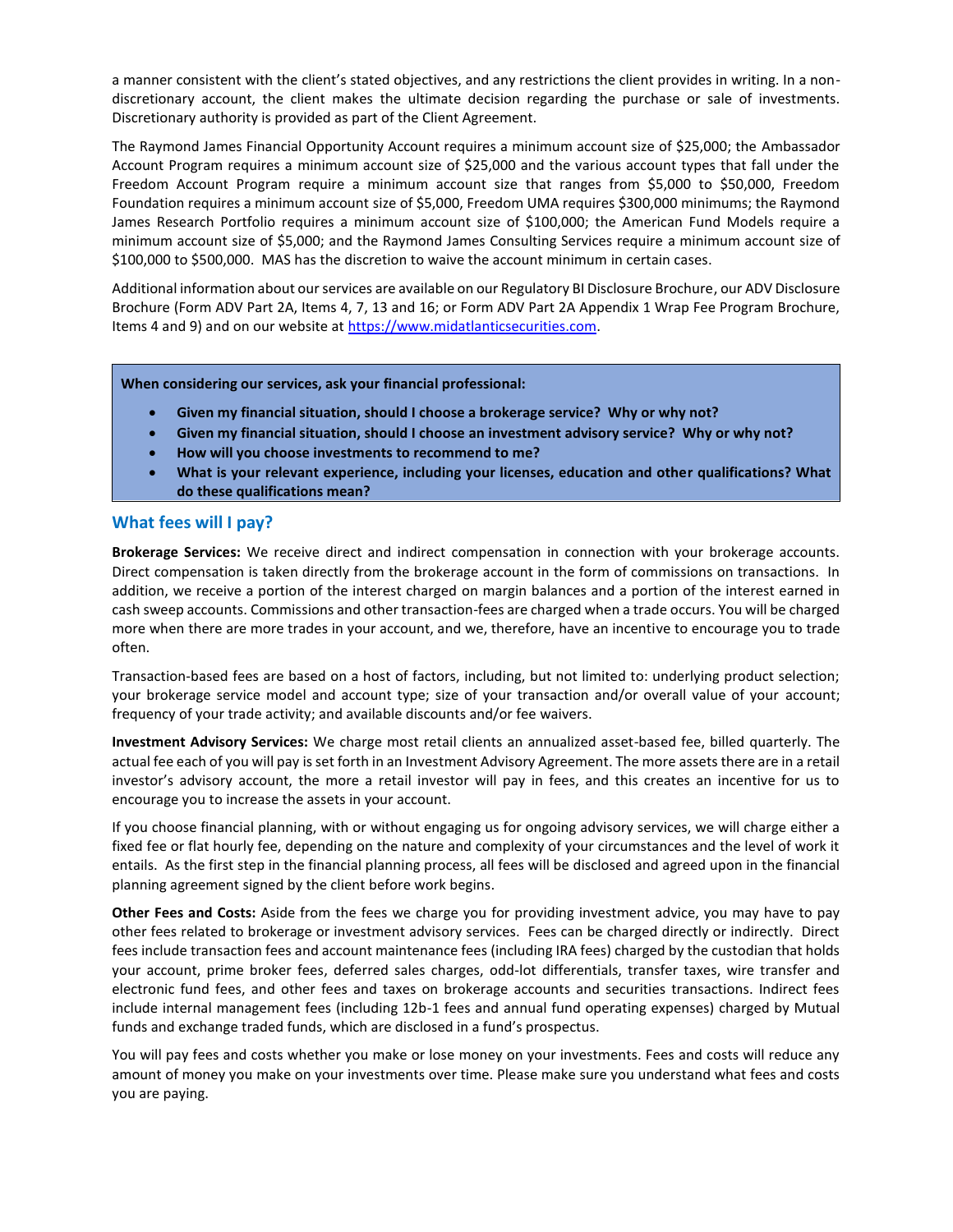**Additional information** about our fees are available on our Regulatory BI Disclosure Brochure, ADV Disclosure Brochure (Form ADV Part 2A, Item 5 ; or Form ADV Part 2A Appendix 1 Wrap Fee Program Brochure, Item 4) and in your Customer Agreement.

**When considering our services, ask your financial professional:**

• **Help me understand how these fees and costs might affect my investments. If I give you \$10,000 to invest, how much will go to fees and costs, and how much will be invested for me?**

**What are your legal obligations to me when providing recommendations as my broker-dealer or when acting as my investment adviser? How else does your firm make money and what conflicts of interest do you have?**

*When we provide you with a recommendation as your broker- dealer or act as your investment adviser*, we have to act in your best interest and not put our interest ahead of yours. At the same time, the way we make money creates some conflicts with your interests. You should understand and ask us about these conflicts because they can affect the recommendations and investment advice we provide you. Here are some examples to help you understand what this means.

We have a conflict of interest through our revenue sharing arrangements with Raymond James & Associates, Inc. (RJA") and Raymond James Financial Services ("RJFS") and other product providers, including mutual fund companies. For example, we receive a portion of margin interest charged to clients that use margin and therefore have an incentive to recommend clients leverage their accounts through the use of margin. We also receive a portion of the revenue earned on money invested in the Cash Sweep, therefore, we have an incentive to recommend this sweep over other money market accounts or similar cash accounts.

For our investment advisory services, we primarily earn fees based on the amount of assets we manage. Therefore, we have a financial incentive to encourage you to transfer assets to us. This includes a recommendation to rollover your retirement plan. We review account applications to ensure any recommendation to rollover a retirement plan is in the best interest of the client based on not only the cost to the client but also the availability of investment choices.

Certain individuals are separately licensed as insurance agents/brokers for various independent insurance companies. In their separate capacities as independent insurance agents, these individuals will be able to implement insurance transactions for clients, including Fixed and Index Annuities, for separate and typical compensation. You are under no obligation to purchase these products from our representatives.

**When considering our services, ask our financial professional:**

#### • **How might your conflicts of interest affect me, and how will you address them?**

Additional information about our conflicts of interest are available on our Regulatory BI Disclosure Brochure and our ADV Disclosure Brochure (Form ADV Part 2A, Item 10; or Form ADV Part 2A Appendix 1 Wrap Fee Program Brochure, Item 9).

#### **How do your financial professionals make money?**

Registered Representatives earn a portion of the commissions and other transaction fees you pay for brokerage services. As commissions are based on a number of factors, so is the compensation paid to our Registered Representatives. For example, certain products pay higher commission rates than others.

Some product and service providers provide training and education to the Registered Representatives. Such meetings are provided at no cost to us and may include reimbursement for meals and travel. These meetings or events are held to educate Registered Representatives and are also considered to be a form of non-cash compensation.

Our investment advisors receive a set percentage of the fees you pay for investment advisory services. Their compensation is not based on the time and complexity required for any particular client, total assets under management, or the products sold.